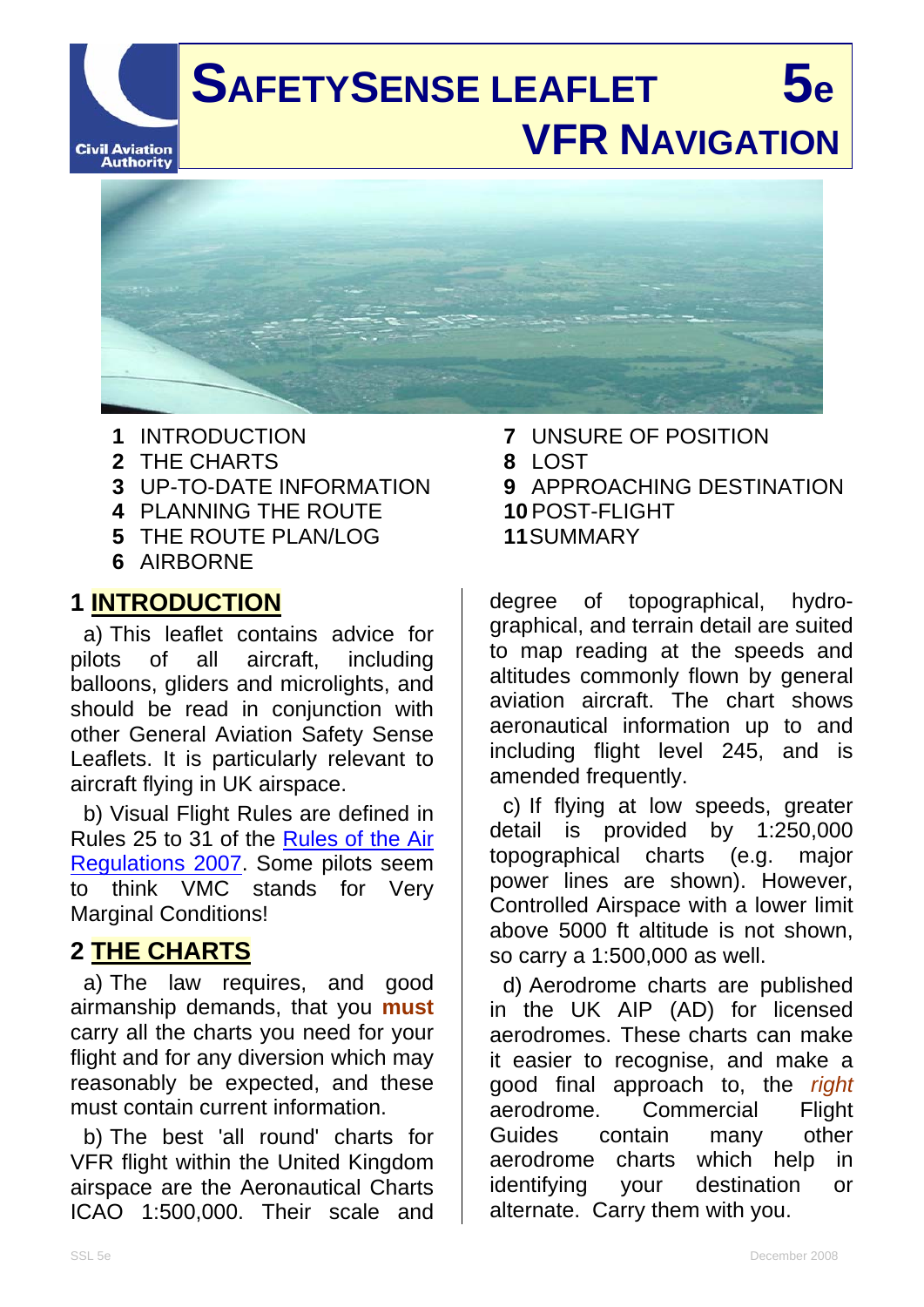## **3 UP-TO-DATE INFORMATION**

a) Confirm that your charts are the latest edition, and note any updates of chart detail or frequencies (included in amended "frequency reference cards") since the publication date, from the CAA website at www.caa.co.uk, through "aeronautical charts".

b) Obtain the latest pre-flight bulletin information from the AIS website www.ais.org.uk or by fax pollback. The system is fully described in AIC 65/2007 (White 138)\*, and in a NATS leaflet. Having registered, a "Narrow Route Brief" should provide details close to your route. Information for VFR flight in adjacent FIRs is also available, as are the UK AIP, AICs and AIP Supplements.

### **4 PLANNING THE ROUTE**

a) Erase all previous track lines and pencil information from the chart.

b) Draw in your intended route. Does it cross:

• a major hazard;

*Why fly in a straight line over high ground (weather hazards/few forced landing options) when a slightly longer track could keep you over a friendly valley and well clear of cloud and other weather-related hazards? AIC 6/2003 (Pink 48)\* 'Flight Over and in the Vicinity of High Ground' contains useful advice on mountain waves, turbulence etc.*

- Controlled Airspace;
- an aerodrome with an active Aerodrome Traffic Zone (ATZ) – *follow Rule 45 of the Rules of the Air Regulations (in CAP 393);*
- an active aerodrome *without* an ATZ – *follow Rule 12;*
- a Prohibited, Restricted, or Danger Area;
- a Military Aerodrome Traffic Zone (MATZ);
- an ATS Advisory Route;
- the extended runway of an aerodrome with an Instrument Approach Procedure (IAP), indicated by a 'cone' symbol;
- a gliding, parachuting, paragliding, hang gliding, or microlight site;
- an air navigation obstruction;
- a high-intensity radio transmission area or nuclear power station;
- a bird sanctuary;
- any other restriction published by Mauve AIC or NOTAM, e.g. an air display or Temporary Controlled Airspace (see paragraph 5(k)).

Do any of these affect your route? If not sure, consult the chart legend. You may need to change your route; others will require prior permission, or a positive ATC clearance to transit at certain altitudes. If your final intended track relies on weather or clearances, **plan an alternate route**, complete with timings and fuel.



c) Study the topography, terrain and water features of the en-route area.

d) Identify high ground from the spot heights and contours and remember that the highest point en-route is often the top of an obstruction. Calculate and note the minimum altitude you can safely fly each leg.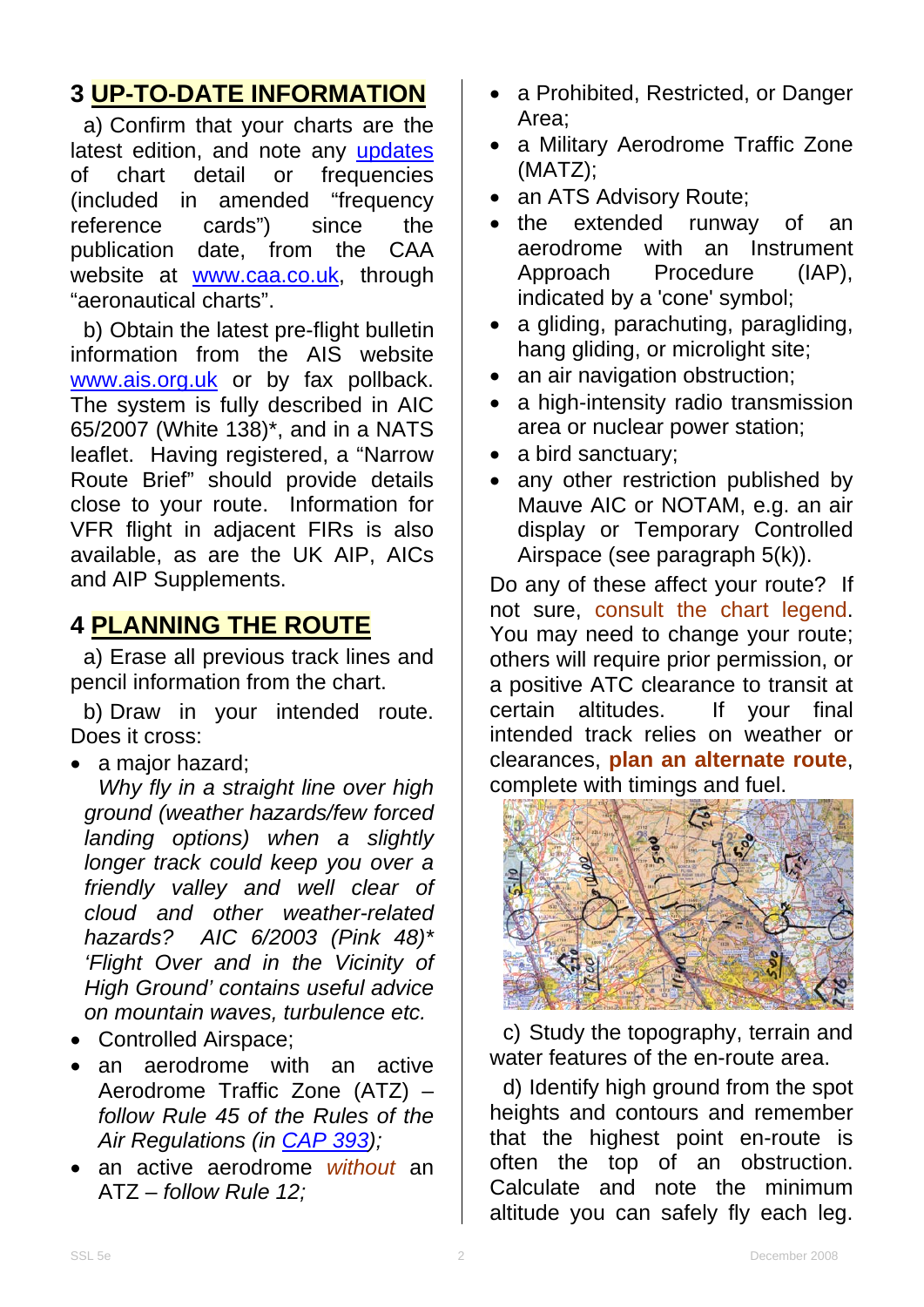The Maximum Elevation Figures (MEF) on charts give the elevation of the highest known (or likely) feature in each quadrant in hundreds of feet amsl. These figures provide no safety margin from the features.

e) Plan to fly on QNH, essential when under or near Controlled Airspace, but use Regional Pressure Settings when in sparsely populated areas or unable to obtain an accurate local QNH. Do not plan to fly below 1500 ft AGL; it hides features, you may meet high speed military aircraft (see *Safety Sense Leaflet No. 18 'Military Low Flying'*), and it reduces options in the event of engine failure.

f) Make use of line features. If a river, valley, railway, road, ridge or tree line is reasonably close and runs roughly parallel to the direct track, then (airspace constraints permitting and not forgetting the right-hand traffic rule, Rule 19) plan to keep it in sight. A modest increase in track distance is a small price to pay for being sure of your position. Line features at right angles to the route can be useful ETA checks.

g) How can you best pin-point your position? Look for distinctive areas of water; line features which cross one another; prominent obstructions etc. However, you will be looking down at a shallow angle; check that they will not be hidden by high ground or woods. Could a similar point nearby lead to confusion?

h) Large built-up areas make poor pin-points. If you overfly them, you must be able to glide clear if an engine fails [Rule  $\overline{5}(3)$ ]. Think twice about using active aerodromes as pin-points — apart from circuit and other traffic, small grass ones are

often difficult to identify. Do **not** fly over aerodromes with a parachuting symbol, hard to see free-fall parachutists could be dropping. Avoid glider winch-launching sites, also. Disused aerodromes with hard runways may be useful as check points, but may not be unique.

i) The hard runway pattern at both active and disused aerodromes is shown on the 1:250,000 charts, although information for disused aerodromes cannot be guaranteed.



j) The best pin-points have line features which lead you to them. Use these, wherever possible, for turning points and for airspace entry and exit points. Because these will be popular features, it is a good idea to pass to one side (ideally right) of them. The same applies to the Visual Reference Points (VRPs) marked on charts; use them as references, not aiming points, although a published 'Entry Point' is just that. Unprotected Instrument Approach Procedures, indicated by 'cones'  $\sim$  do not mean that the approaches will always be to the runway with the 'cone'.

k) An unfamiliar aerodrome will be easier to spot if the sun is to one side or behind you. Arriving into sun will make it harder to see.

l) Taking all these factors into account, decide on your final route, altitudes and diversion aerodromes. Load the route into your GPS set if you have one, and 'run' it as a "gross error check". Read *SafetySense Leaflet 25 "Use of GPS".*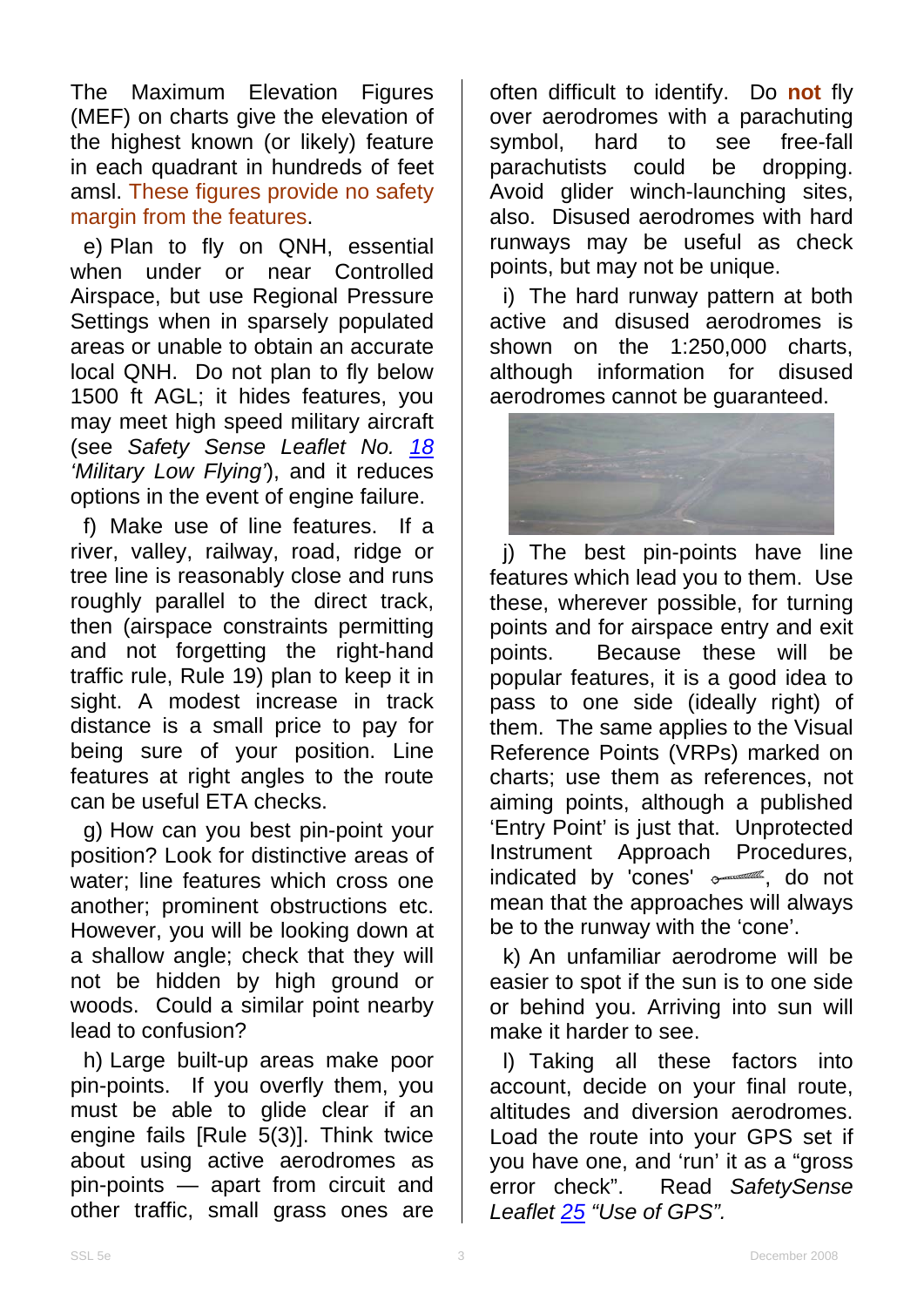m) Obtain the latest **weather** information, allowing a margin for safety. Wind affects not only headings and times, but take-off and landing! Confirm the TAFs accuracy with METARs, but only the Area forecast (F215) can warn you about the weather between aerodromes. Make sure you can fly the route as planned. Unless everything is 'GO', you should postpone your flight!

#### **5 THE ROUTE PLAN/LOG**

a) You should **never** fly a route without a written route plan, containing, at the very least:

- Magnetic headings, time/distance marks, *minimum safe VFR altitudes*, planned altitude for each leg, *including* that to any alternate aerodromes, and freezing level;
- Total distance, time, and fuel to destination *and* alternate aerodromes;
- Time available on reserve fuel;
- Weather for the *route* and *destination/alternate* aerodromes;
- Positions of check and turning points with estimated time of arrival (ETA) so you can log and compare it with your actual time of arrival.

b) Have you practised your system for adjusting headings as you approach or pass each check point? You may wish to mark 'drift lines' on the chart to reduce the calculations if you do get off-track.

c) Select 'ETA Check' features, preferably line features at a maximum of 15 minute intervals.

d) Note your plans for alternate routings and other contingencies. You may have to remain clear of, or alter your route through, Controlled

Airspace; note the frequencies and conspicuity squawks. In any case be ready to pass entry/exit positions and ETAs. *See SafetySense Leaflet 27 "Flight in Controlled Airspace".*

e) Which aerodromes do you plan to use if the weather deteriorates, your radio fails, or some mechanical failure occurs?

f) Note all contact frequencies, including parachute drop zone activity information services. Can the aircraft equipment operate on all the frequencies you may need? Do you know how to select 25 kHz channels?

g) Use the Lower Airspace Radar Advisory Service (LARS) whenever possible. Brief details, including frequencies, are on the chart. There is a full explanation in SafetySense Leaflet 8, '*Air Traffic Services outside Controlled Airspace'*, and a map showing the areas of coverage is in the AIP (ENR 1.6). However, many military units close at weekends.

h) If your route penetrates a MATZ, plan to make contact on the controlling aerodrome frequency (it's on the chart) at least 15 nm or 5 minutes' flying time from the boundary. Plan a pin-point to help you. Details on MATZ penetrations are in the AIP (ENR 2-2-3-1), and in SafetySense Leaflet 26.

i) Tell a "responsible person" what you are doing and how to alert ATC if you become overdue. If you plan to fly over water more than 20 miles wide or over a sparsely-populated area, file a Flight Plan (*Safety Sense Leaflet 20 VFR Flight Plans*), which is mandatory if leaving UK airspace. You may need to activate it after take-off and close it on arrival, especially if you divert.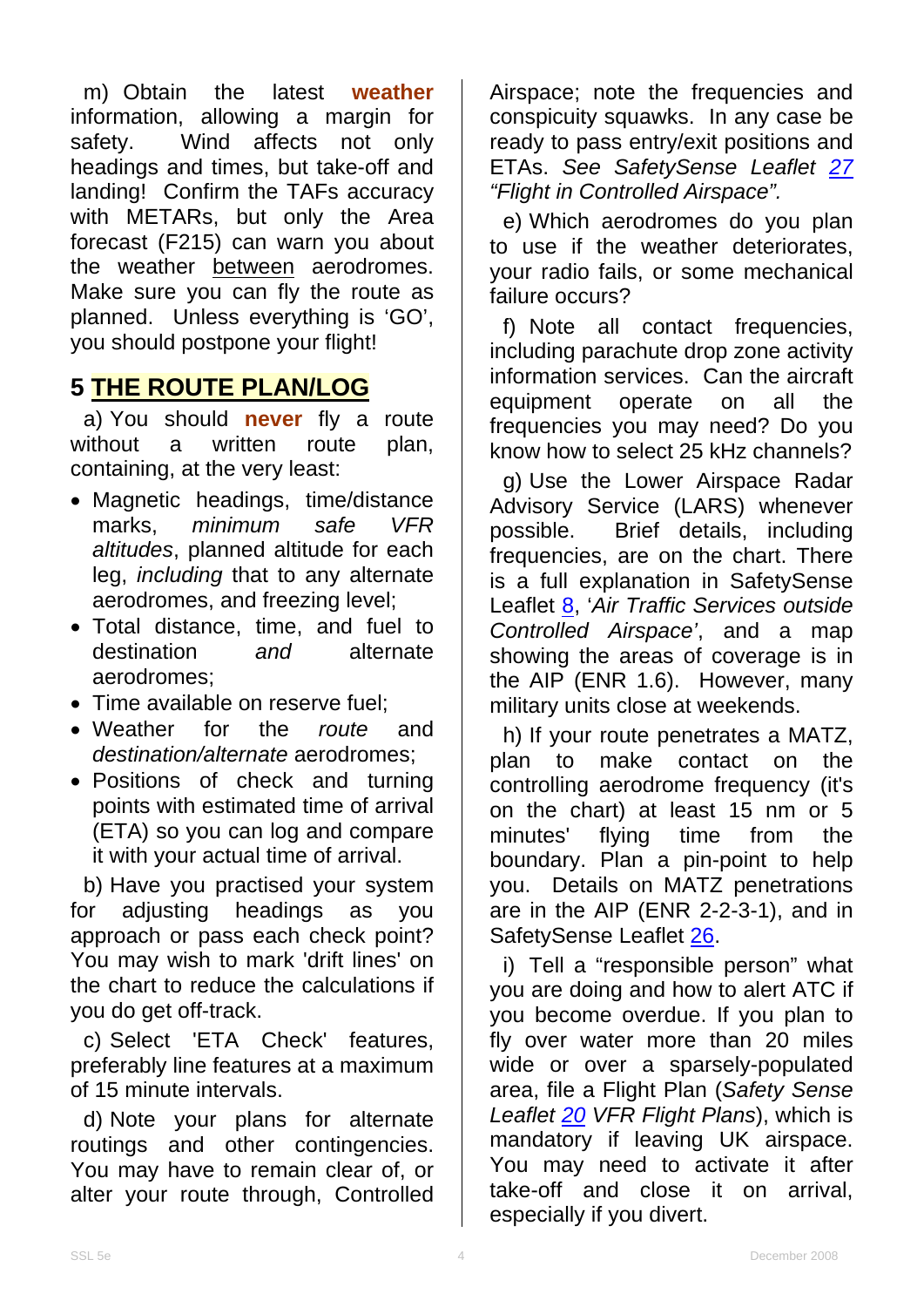j) Plan the arrival at your destination (see paragraph 9). Note any noise or other special procedures.

k) Use Freephone **0500 354 802** to check on Red Arrows displays and Emergency Restrictions.

l) Many pilots transfer the important information such as headings and ETAs to their chart to reduce clutter.

m) Finally, *check for legibility*. Does the route and all other information stand out clearly on the chart and route plan?

n) If using GPS to back-up your visual navigation, double check that you have programmed it correctly and do not use it unless you are thoroughly conversant with **all** its modes of operation.

o) 'Book-out', and it helps to clean the windshield!

### **6 AIRBORNE**

a) Air Traffic Services are there to help, but are not clairvoyant. If you can, consider setting heading from overhead the aerodrome. Check you really are heading the right way from landmarks, GPS track, and the sun, and haven't, for instance, confused zero-three with three-zero.

b) Select a point well ahead of you and aim towards it. Frequency changes are best made with a landmark in sight ahead. You can then concentrate on the transmission and report your position confidently.

c) Try to stay in R/T contact at all times. If using the Flight Information Service, remember it is generally a non-radar service. If you lose contact, continue to transmit your position 'blind' at regular intervals to inform others of your presence.



d) Check your DI for precession against the magnetic compass (remember the inherent errors), try to ensure level, balanced flight when synchronising and double-check using line features parallel to track.

 e) Select your transponder to ALT and code 7000 unless told otherwise.

f) Don't forget a **FREDA** check every 10 minutes:

- **Fuel**
- **R**adio
- **E**ngine instruments, mixture, carburettor heat
- **D**I
- **A**ltimeter

g) Before turning onto a new track, look out carefully in that direction for other aircraft and possible weather problems. You can also select a feature towards which you wish to fly. After each turn, check heading as in paragraph 6(a).

h) Call ATC for clearance well before entering Controlled Airspace, Danger Areas with a crossing service, MATZs and Advisory Routes. If in any doubt about your clearance, orbit over a chosen pin-point until clearance is **positively** obtained, or fly the planned alternative route around it.

i) If you use radio nav-aids to confirm your visual observations don't forget to 'ident' the station. Radio aids and GPS are to assist visual navigation, NOT substitute for it.

j) Minimise time spent looking inside the cockpit. Lift the map and other documents into your field of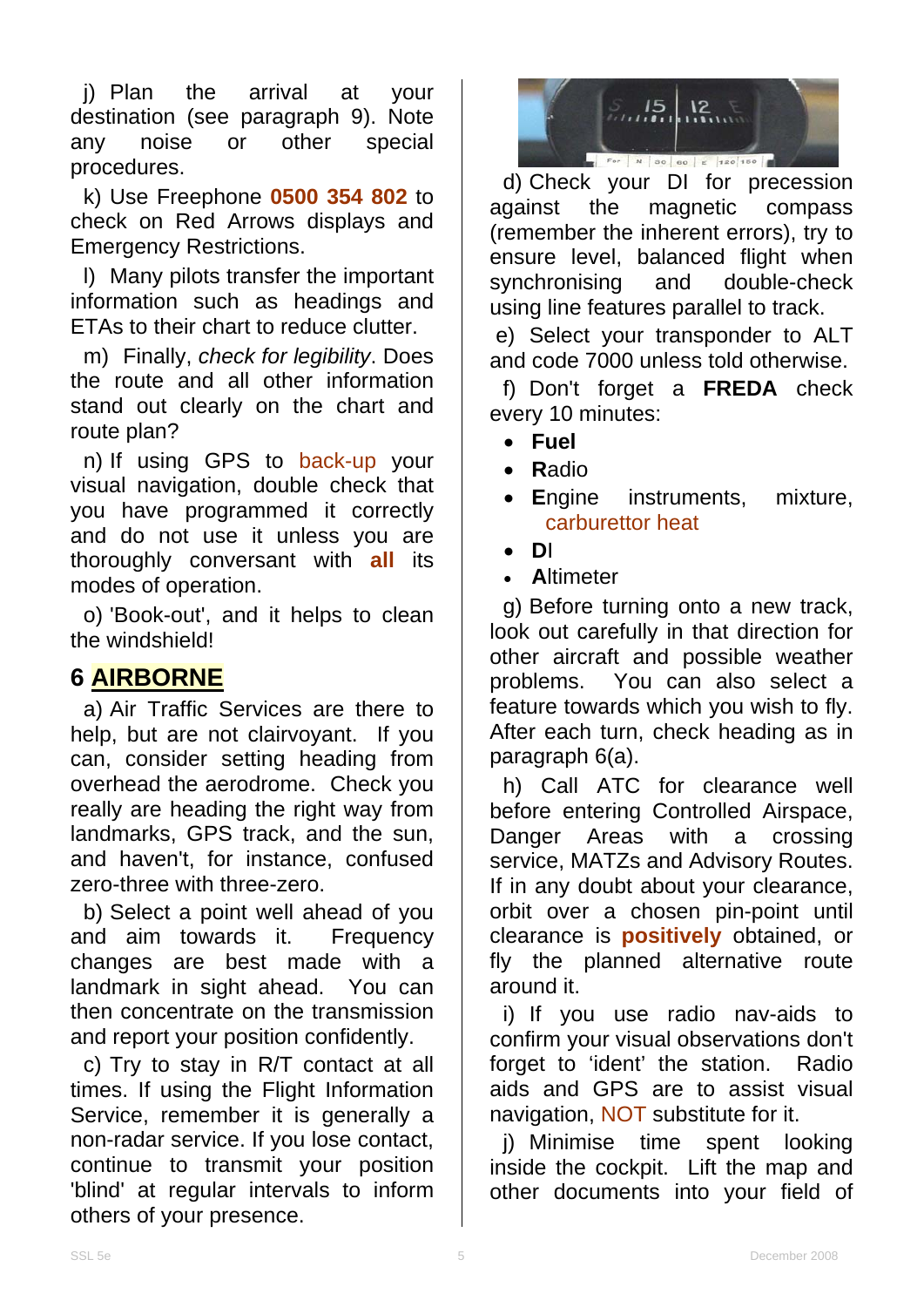view. Look as far ahead as possible, not only for an aiming point, your planned navigation features and other aircraft, but also for potential weather problems.

k) If the weather deteriorates, turn back or divert. Don't be lulled into a false sense of security by still being able to see blue sky. Stay within your licence privileges and your current capabilities. If necessary, carry out a forced-landing with power (see paragraph 8).

## **7 UNSURE OF POSITION**

a) Immediately you become unsure of your position *note the time* and if you are in touch with an ATC unit, request assistance. Otherwise, if you are short of fuel or think you may be near Controlled Airspace, call the Distress and Diversion Cell on 121.5 MHz. If that is not necessary, check the DI and compass are still synchronised. Continue to fly straight and level and on route plan heading. Then think how far you have travelled since your last positive pin-point.

b) Compare the outside with your estimated position, working from ground to map. Does the general picture make sense? Look at the terrain for hill and valley shapes, including those at a distance. Can you see a distinctive line feature such as a motorway, railway, or river? A coastline is ideal.

c) Keep checking the heading and do not relax **lookout** for other aircraft.

d) If you are happy with the general picture, continue to update your estimated position regularly while looking for unique features such as a lake, TV mast, or a combination of roads, rivers and railways.

#### **8 LOST**

a) If you are still uncertain, then TELL SOMEONE. Call first on your 'working' frequency and say you are LOST. If you have no contact on that frequency, change to 121.5 MHz and make a PAN call. Select 7700 with ALT on your transponder if fitted.

b) If any of the items below apply, call for assistance immediately – **'HELP ME'**:

- **H** High ground/obstructions are you near any?
- **E** Entering controlled airspace are you close?
- **L** Limited experience, low time or student pilot, let them know
- **P** PAN call in good time don't leave it too late
- **M** Met conditions is the weather deteriorating?
- **E** Endurance is fuel getting low?

c) Transmit as much of the following information as you feel able to, but do not waste time composing the call:

• **PAN PAN - PAN PAN - PAN PAN** 

- Call sign and aircraft type
- Nature of emergency
- Your intentions
- Your best estimate of position, flight level/altitude and heading
- Are you a student pilot, or what are your instrument qualifications?
- Fuel endurance
- Your transponder status
- Persons on board.

d) The Emergency Service may be terrain limited, and you may be asked to climb. **Do not agree to climb** into IMC unless you are in current practice to fly on instruments, when you must climb above Safety Altitude.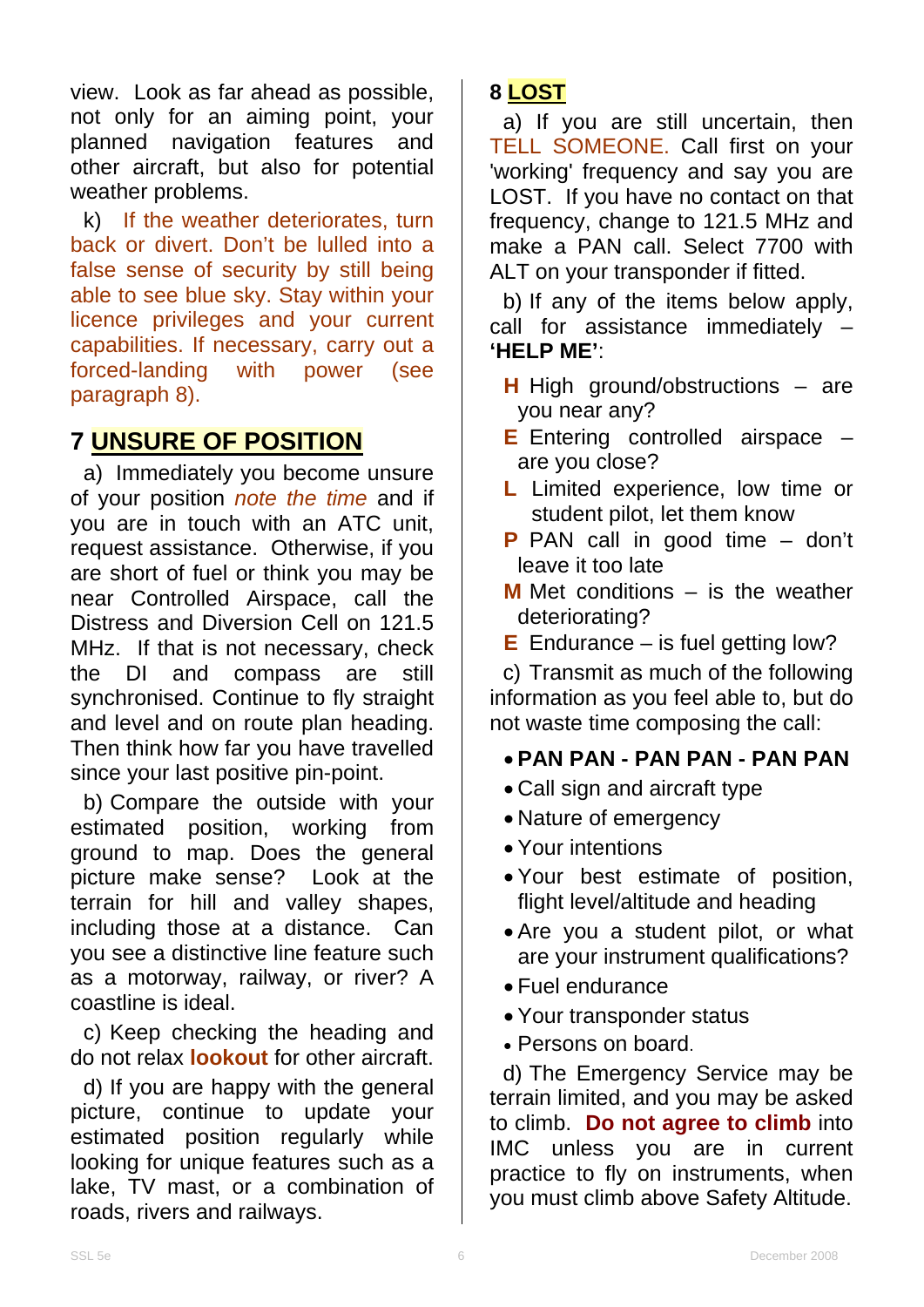e) If you cannot make use of the emergency service:

- maintain VFR;
- note your fuel state;
- look for an area suitable for a precautionary landing.

f) Transmit your intention to make a precautionary landing and carry out appropriate actions. Give yourself time to make one or more low pass to check wind direction, surface, and any obstacles affecting the approach.

#### **9 APPROACHING DESTINATION**

a) With your destination area in sight, do not put aside your chart until you have positively identified the **correct** aerodrome (and any Visual Reference Points).



b) Select the appropriate radio frequency in plenty of time to obtain landing information as part of a last **FREDA** check.

c) Note the aerodrome elevation; an ATZ extends to 2000 ft *above aerodrome level*. Check the pattern altitude and noise sensitive areas. Check your altimeter setting and confirm that any change from QNH to QFE equals the aerodrome elevation.

d) Have you positively identified the high ground and any significant obstructions within the ATZ?

f) Do not just rely on the compass or DI to establish the circuit pattern. Use line features to help you to line up with the **correct** runway.

g) Make appropriate calls; **look out** and **listen out** to identify the other aircraft in the pattern or joining it. Even if prior permission is not officially required, you should have checked beforehand for other operations and special procedures. Unless these procedures, or safety reasons or Controlled Airspace, prevent it, join the circuit pattern in the standard 'overhead' manner, as shown on the poster on the CAA website and in LASORS. *See SafetySense Leaflet 6 "Aerodrome sense".* 



#### **10 POST-FLIGHT**

a) Were you satisfied with your navigation, or would more pre-flight preparation have helped? Using your chart, log and GPS track if available, run through what actually happened to try to learn from the flight.

b) If you think that the chart would benefit from any change, contact the:

VFR Chart Editor

Aeronautical Charts and Data Section CAA House K6 45– 59 Kingsway London WC2B 6TE.

Tel: 020 7453 6572 Fax: 020 7453 6565

\*The AICs referred to in this leaflet may have been superseded, check that you are consulting the latest edition.